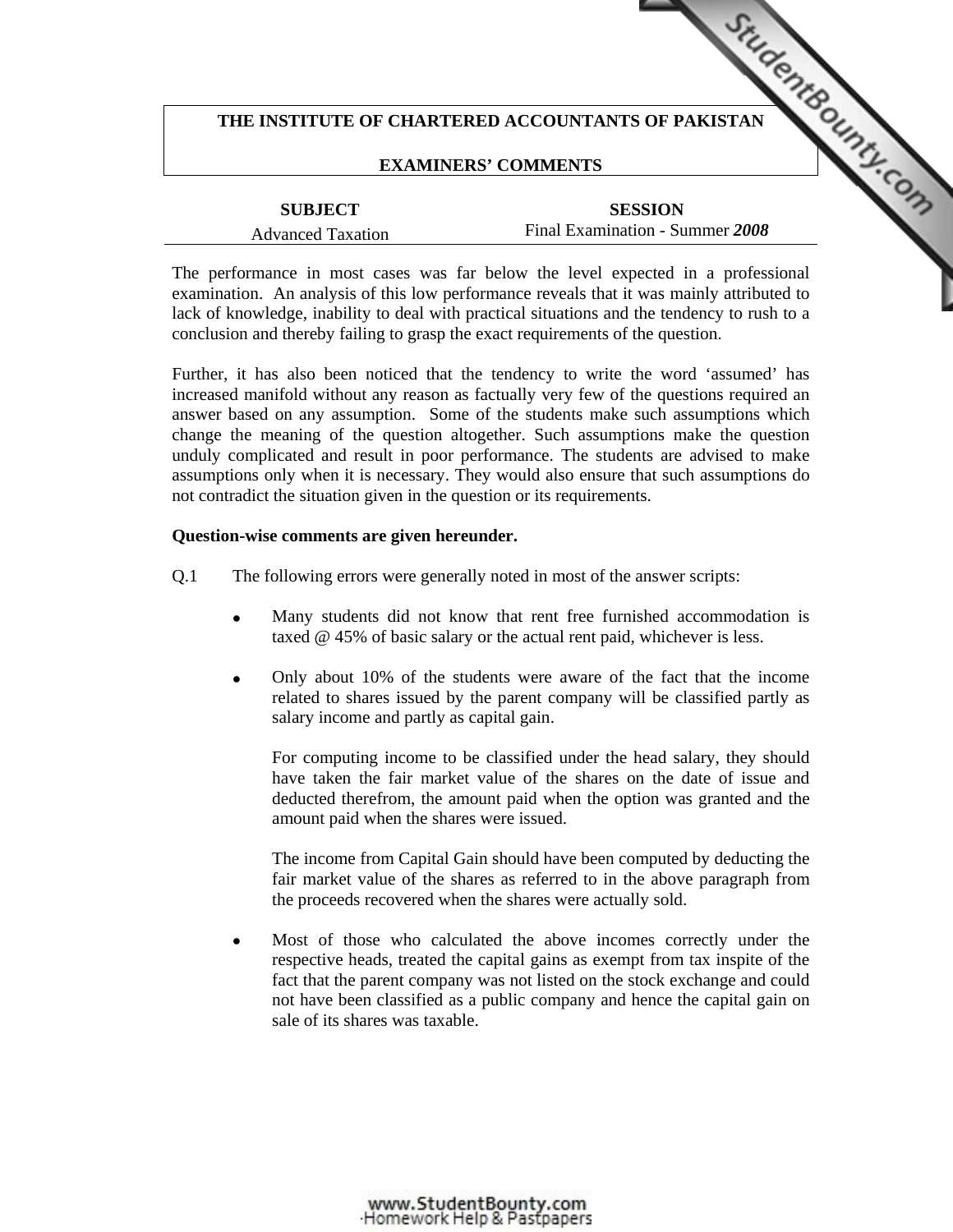- *Examiners' Comments on Advanced Taxation Summer 2008 Examinations*<br>
And the gain on transfer of assets to the new company<br>
and the line of Section 95 of the Income Taxanus<br>
the provisions of Section 95 of the Income Tax Many students treated the gain on transfer of assets to the new company exempt, on the basis of the provisions of Section 95 of the Income Tax Ordinance, 1979. They missed an important point that the assets were being transferred to a company which was exempt from tax and hence according to Section 95 (1) (f), such gain was not exempt.
- Many students treated the gain on transfer of assets as taxable but did not justify the treatment.
- Many students were of the view that rental inco[me of Mrs Jehangir was](http://www.studentbounty.com/)  exempt from income tax in accordance with Section 15 (7). They failed to recognize that since she had other source of income i.e. dividend income, she was not entitled to claim the above exemption.
- Q.2 Majority of the candidates were unable to understand the question and to solve it in its correct perspective. Many of them compared the aggregate fair market value of all assets with the total consideration received, to work out the gain on disposal on an aggregate basis and treated it either as goodwill or other income or as gain on sale of assets.

The gain/loss in respect of each type of asset should have been computed separately based on the difference between their fair market value and their respective cost, giving due regard to the following:

- Land is not a depreciable asset and is excluded from the definition of capital assets and hence gain on sale of land should not be included in taxable income.
- Consideration against building should have been restricted to its costs.
- Excess of sale proceeds over fair market value should have been treated as goodwill. Surprisingly some students treated it as Royalty.

In part (b) majority of the students could not identify that only inventory and plant and machinery can be classified as "goods" and therefore attracted withholding tax provisions whereas the rest of the items could not be classified as "goods" or under any other head which attracts withholding tax.

- Q.3 An average performance was witnessed in this question. Most of the students tried to solve the question without sound planning and therefore ended up making simple mistakes including a lot of duplication and use of incorrect basis of allocation of expenses. Some of the more common mistakes are given below:
	- The whole of the sale/profit pertaining to the Locally Purchased Products was either treated under the Final Tax Regime (FTR) or subjected to tax in the normal manner. The correct method was to treat the sale to limited companies under FTR and the remaining sales/profit in the normal manner.
	- Most of the candidates allocated the Gross Profit on the basis of sales and did not take into consideration the information provided in para (a) of the question.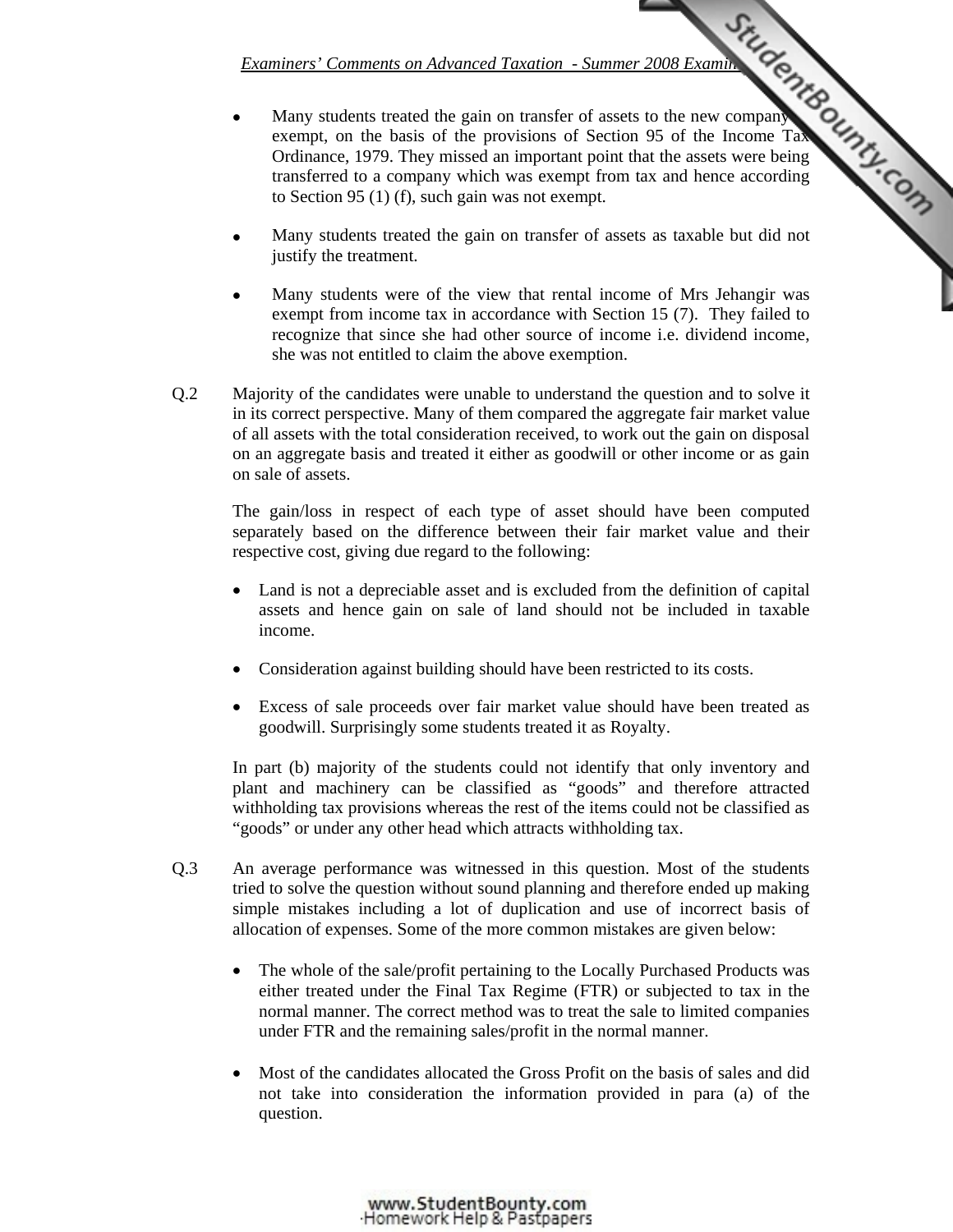- *Examiners' Comments on Advanced Taxation Summer 2008 Examination*<br>
Service is a subsequented in the question that it related to the the strain of the strain of the strain of the strain of the strain of the strain of the Amortization on intangible assets was also allocated on the basis of sales although it was clearly mentioned in the question that it related to manufacturing process. Moreover, the fact that amortization for tax purposes shall be determined on the basis of useful life of 10 years, was missed by many candidates.
- Share of income of AOP had been recorded on receipt basis i.e. net of tax. Hence, it should have been grossed up. A large num[ber of students failed to](http://www.studentbounty.com/)  make appropriate adjustment in the tax computation. Consequently, the credit for the tax paid by the AOP was also ignored.
- Surprising, a large number of students were unable to determine that provision for bad debts, for the year, amounted to Rs. 6.0 million and the write-offs amounted to Rs. 8.4 million. Such poor understanding of accounting concepts is not expected at this level of examinations.
- Amount paid to commodity exchange for hedging was incorrectly added back by many students because they incorrectly treated it as part of speculation business whereas in Section 19-2(a) of the Income Tax Ordinance 2001, it has specifically been excluded from the definition of "speculation business". Moreover, those who took it as an allowable expense should have explained the treatment because if taken as an allowable expense, it did not appear in the computation and therefore needed appropriate explanation.
- Q.4 This was a very easy question and was attempted well as most students were able to explain that additional tax is levied even if the tax demand is stayed but it is calculated on the basis of amount which is finally determined to be payable, after taking into account the appeal effects.
- Q.5 A poor performance was witnessed in this question probably because the candidates were awed by the fact that the question covered the taxability of four different types of entities/assessees i.e. Unit Trust, Asset Management Company, unit holders of a Unit Trust and Scheduled bank. In fact the question was not that difficult as it tested the very basic and commonly known concepts such as:
	- The Unit Trust is exempt from tax if it distributes at east 90 percent of its accounting income, excluding capital gains.
	- An Asset Management Company is taxable in the normal way, as a public listed company.
	- Dividend income for a banking company is taxed under the normal law and not under FTR. Further, withholding tax is not applicable on banking companies.
	- Capital gain on sale of units by a banking company are taxed at separate rates depending on their period of holding.
	- Capital gain on sale of units by a unit holder shall be exempt from tax as the Unit Trust, whether listed or not, is considered to be a public company under the Income Tax Ordinance, 2001.

www.StudentBounty.com<br>Homework Help & Pastpapers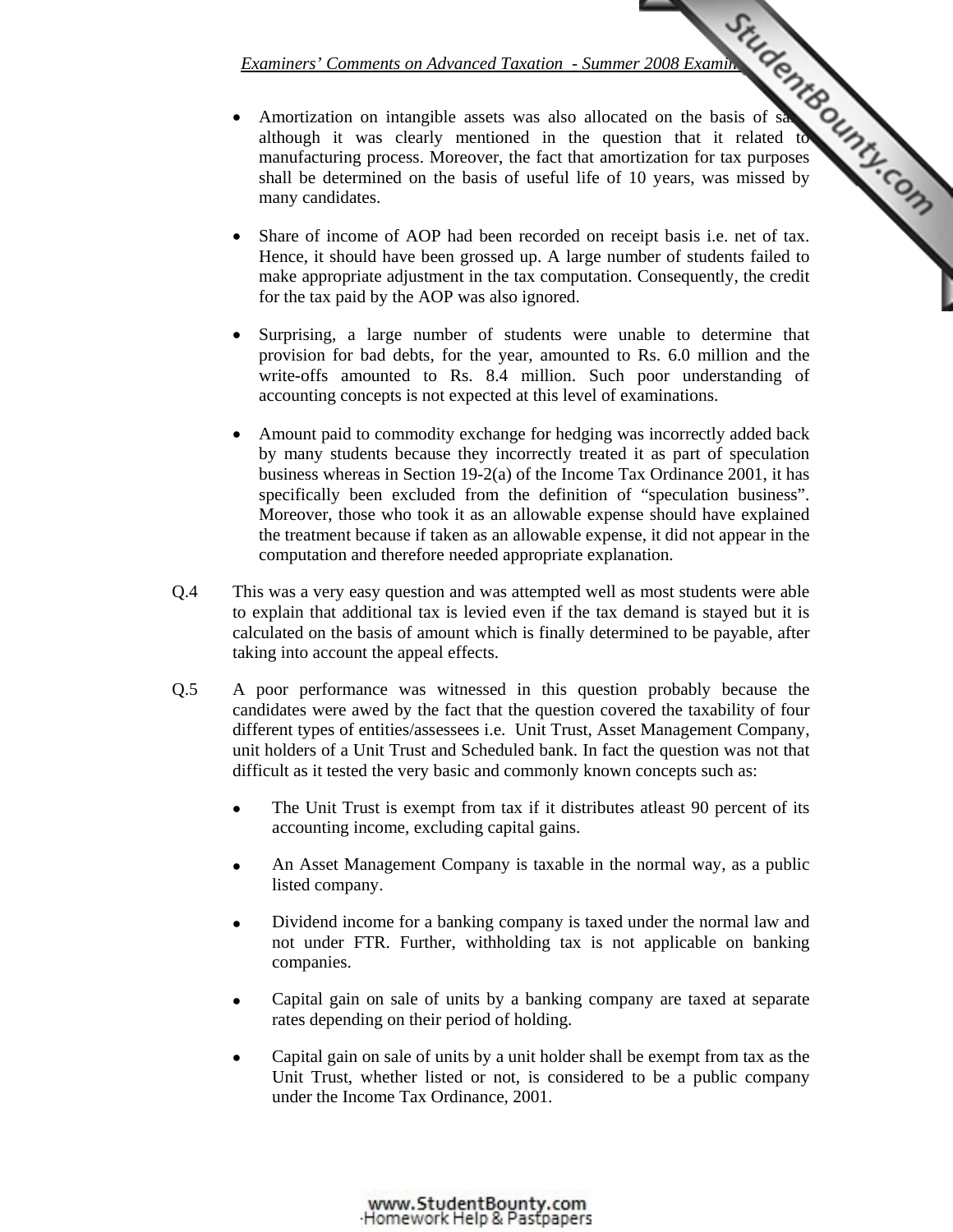- *Examiners' Comments on Advanced Taxation Summer 2008 Examinations*<br>
The students were generally not<br>
The students were generally not<br>
it is already<br>
it is already<br>
The students were generally not Q.6 (a) This was one of the easier questions of the paper. However, only 35% candidates could secure passing marks. The students were generally not aware that initial depreciation is not availed by company operating in a tax holiday as it is against the interest of the company because it is already exempt from tax. This option i.e. the decision not to charge initial depreciation is allowed, however, the company has to charge normal depreciation each year.
	- (b) Although many students failed to attempt this part [yet a large number knew](http://www.studentbounty.com/)  that when machinery is exported out of country, original cost thereof, is deemed to be its sales price.
- Q.7 This was the best performed question of the paper. However, many students gave the answer in a narrative form and did not show computations for determining the aggregate input tax, output tax payable and the net tax receivable or payable. The other common errors were as follows:
	- Some students were of the view that since Sales Tax on items mentioned in the Third Schedule are computed on retail price, the manufacturer shall not be required to collect output tax thereon as it will be collected by the retailers. Some of them were ignorant of the fact that sales tax shall be computed on retail price.
	- Custom Duty on imported hair oil was calculated at 20 percent instead of Rs. 20 per pack. In many cases, custom duty was not added, for determining the value which was subjected to Sales Tax.
	- Most candidate knew that input tax on machinery will be allowed in 12 instalments. However, many of them did not know that the installments will commence after the start of commercial production.
	- Majority of the students ignored an important requirement of the question whereby they were required to give appropriate explanation in case any information given in the question was not utilized (mentioned) in the computation.
- Q.8 This was among the best attempted questions of the paper and about 70% students secured passing marks. The answer was relatively straightforward and students having knowledge of Sales Tax Special Procedure (withholding) Rules, 2007 secured good marks.
- Q.9 Surprisingly, this straightforward question was poorly answered by the students and only 38% secured passing marks. The candidates are advised to study Section 8A of the Sales Tax Act 1990 to understand the points they were expected to cover in their answers.